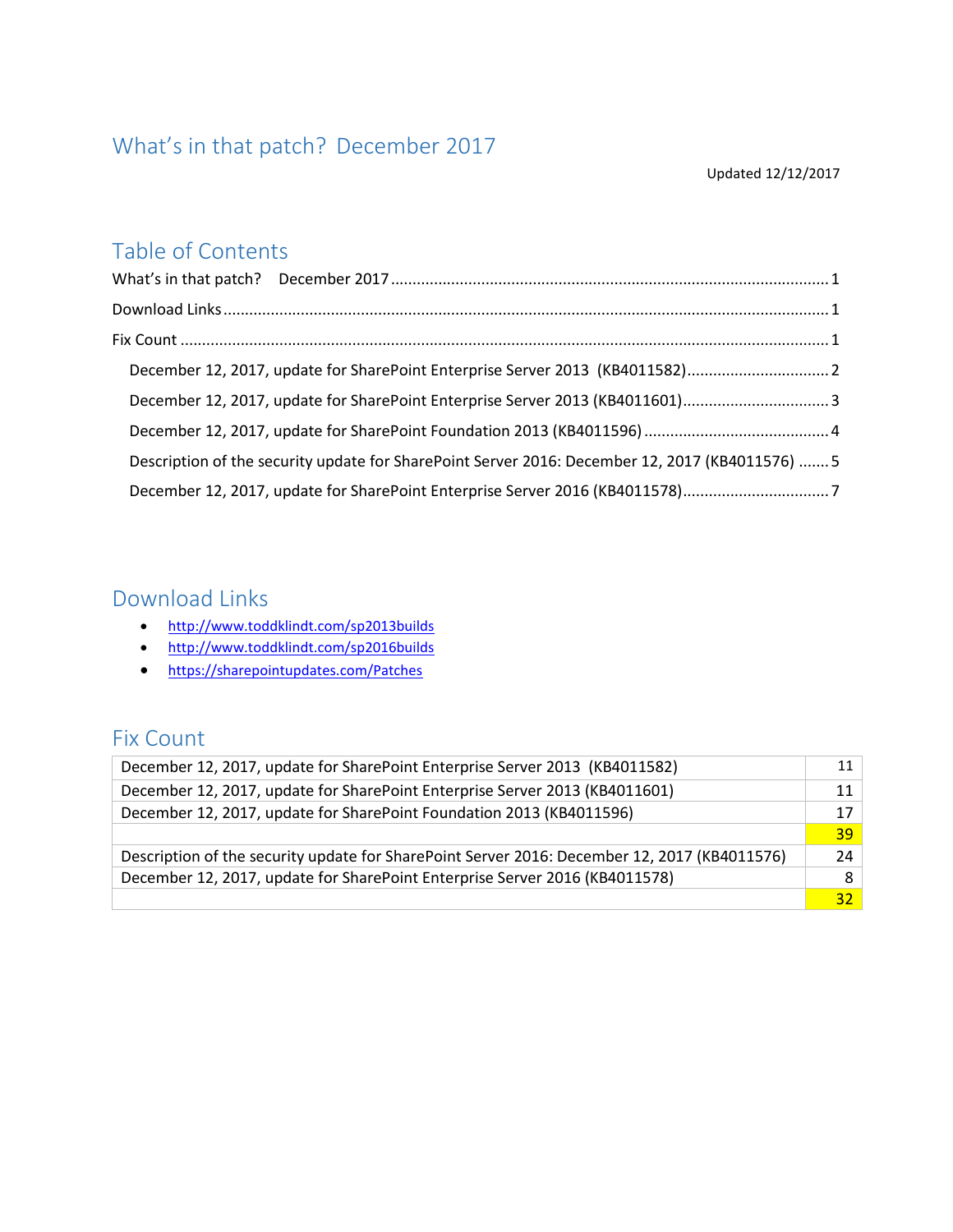#### December 12, 2017, update for SharePoint Enterprise Server 2013 (KB4011582) This update fixes the following issues:

• You cannot move any child terms if the parent term is pinned on another term set in a SharePoint Term Store, and you receive the following error message:

This operation cannot be completed. The term store may be unavailable.

- When you search Chinese-Simplified or Chinese-Traditional content in SharePoint 2016, you may not see the relevant results, or the query keywords may not be highlighted in the results. This issue occurs because the search falls back to the English word breaker when the query is Chinese-Simplified or Chinese-Traditional based. This update resolves the issue so that the correct word breaker is selected.
- The visual focus is lost when you navigate a video content by using the keyboard.
- Page scrolls up automatically when you edit a publishing page and try to click a link in a web part.
- Assume that you enable caching for the Content Search Web Part (CSWP). When you search for content by using a query that contains a specific type parameter, the query fails, and you receive the following error message:

Specified method is not supported.

- When you click the link of **My Task** list in your personal site, it points to the default URL zone of the Alternate Access Mapping (AAM) unexpectedly.
- When you edit a publishing page and then select the **Save and Continue Editing** option, it pops up an unexpected message that states "**Are you sure you want to leave this page?**" After you install this update, the message will be removed.
- This update fixes an issue in which the top report part of the **Search Reports** counts the same queries incorrectly with different casing. For example, "query", "QUERY" and "Query" are treated as unique query texts and counted accordingly. This update lowercases the query text before calculating the counts.
- The fractional number and data time values in shared columns of documents that are contained in document sets are displayed incorrectly when the document properties are saved under non-English regional settings, such as Dutch.

This update also has the following improvements: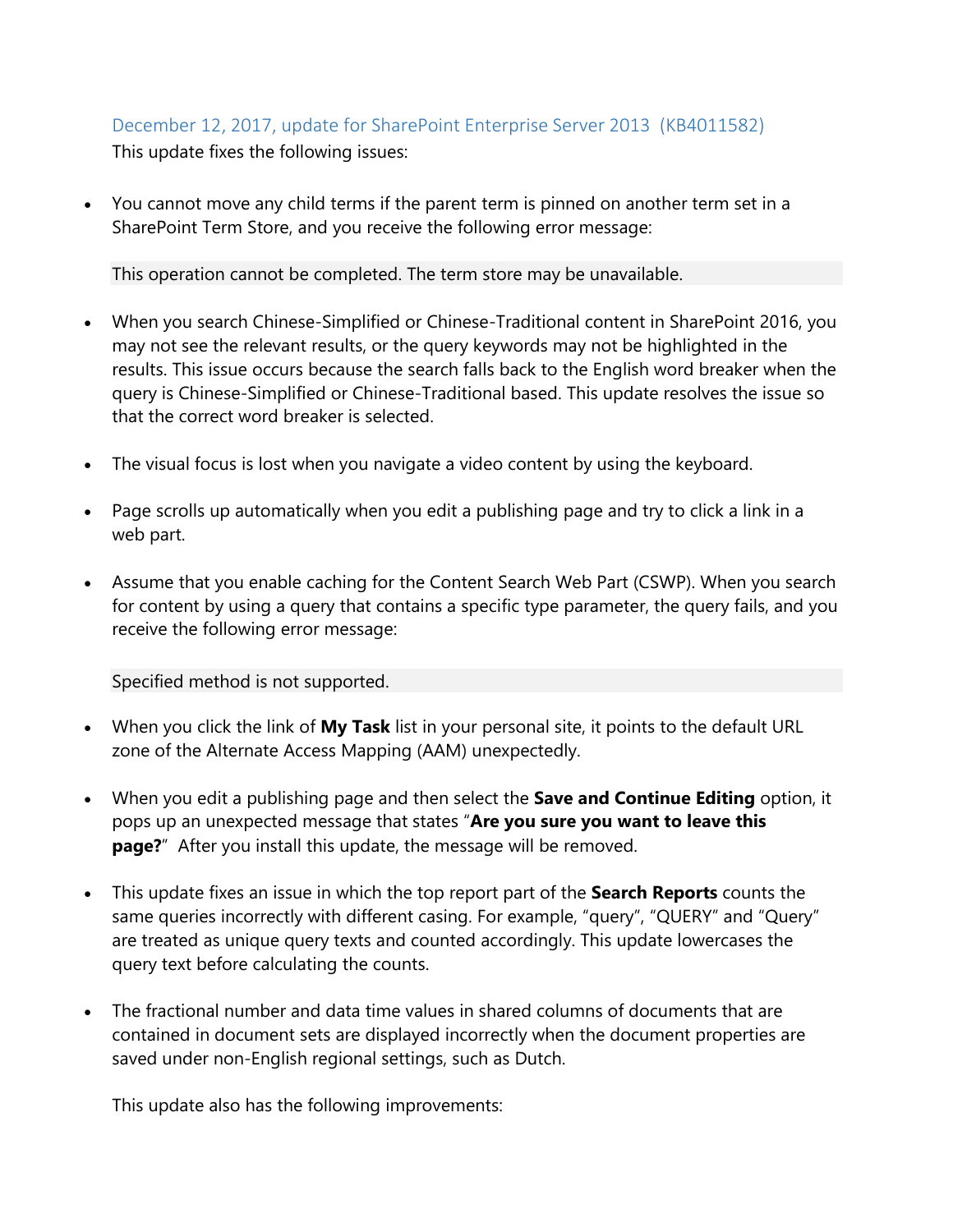- Adds more logging to log what failure occurs and throw an exception to fail the query when the custom security trimmer initialization fails.
- Improves the Thailand word breaker for complex compound words when you search in SharePoint.

<span id="page-2-0"></span>December 12, 2017, update for SharePoint Enterprise Server 2013 (KB4011601) This update has the following improvements:

- Renames the following two Health Analyzer rules titles for better wording:
- "Health Analyzer: Some health analyzer rules do not have associated timer jobs" is renamed to "Health Analyzer: Some Health Analyzer rules are enabled but do not have any associated timer jobs".
- "Health Analyzer: [Databases exist on servers running SharePoint Foundation"](https://technet.microsoft.com/en-us/library/hh564124(v=office.15).aspx) is renamed to "Health Analyzer: Databases exist on servers running SharePoint".
- Removes the following five Health Analyzer rules to reduce noise:
- [Health Analyzer: Database has large amounts of unused space](https://technet.microsoft.com/en-us/library/hh564121(v=office.16).aspx)
- [Health Analyzer: Alternate access URLs have not been configured](https://technet.microsoft.com/en-us/library/hh397417(v=office.16).aspx)
- [Health Analyzer: People search relevance is not optimized when the Active Directory has](https://technet.microsoft.com/en-us/library/jj219685(v=office.16).aspx)  [errors in the manager reporting structure](https://technet.microsoft.com/en-us/library/jj219685(v=office.16).aspx)
- Health Analyzer: Search [One or more crawl databases may have fragmented indices](https://technet.microsoft.com/en-us/library/ff805060(v=office.16).aspx)
- Health Analyzer: Validate the My Site Host and individual My Sites are on a dedicated Web [application and separate URL domain](https://technet.microsoft.com/en-us/library/ff805086(v=office.16).aspx)
- Improves the SharePoint Health Analyzer algorithm that checks the free space in drives to handle large drives better. The algorithm will now report a warning if the free disk space is less than 10 GB, or report an error if the free disk space is less than 4 GB.
- Translates some terms in multiple languages to make sure that the meaning is accurate.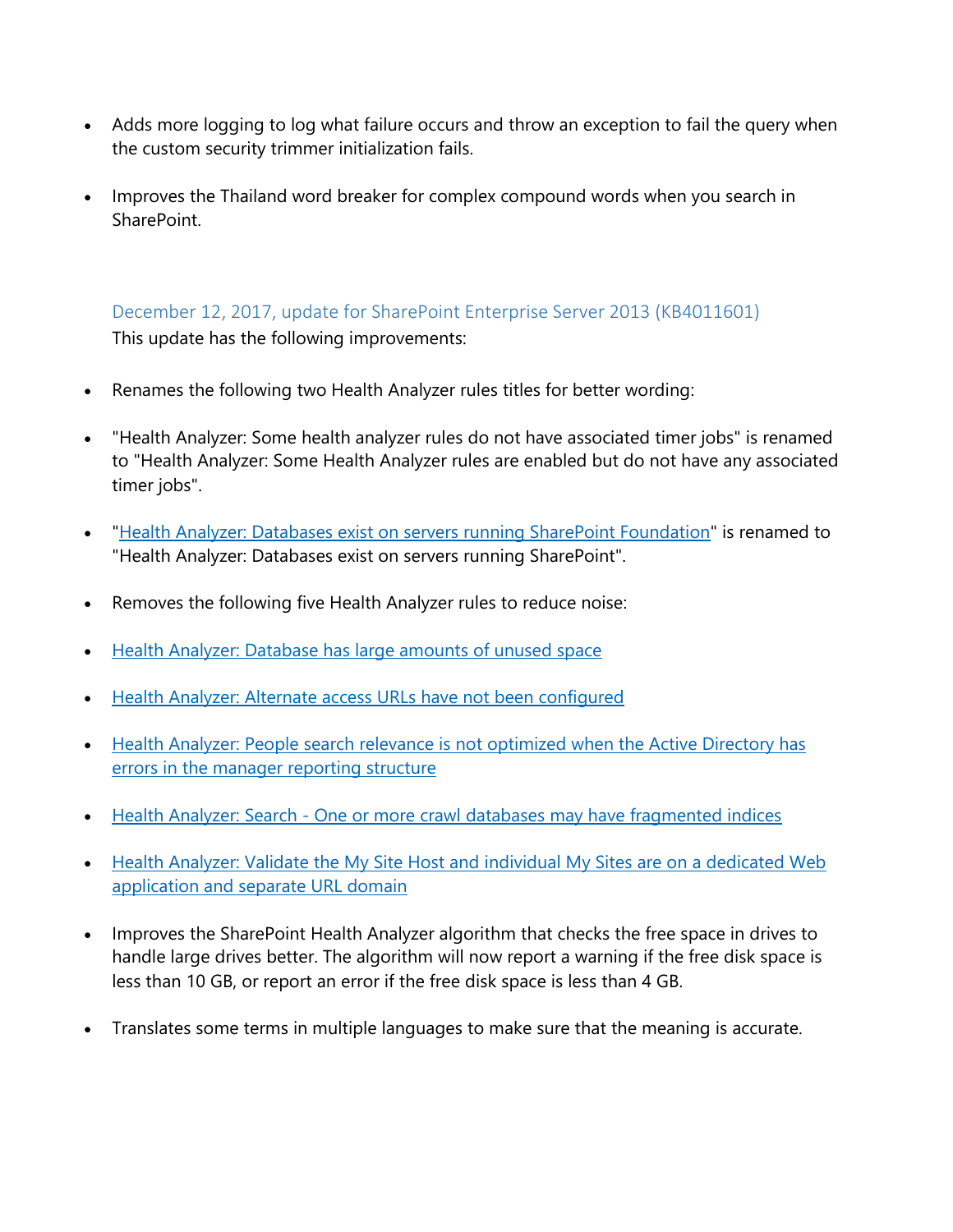#### <span id="page-3-0"></span>December 12, 2017, update for SharePoint Foundation 2013 (KB4011596) This update fixes the following issues:

• You cannot open the documents that you have view-only permission in Office Web applications, even if you have set to open the documents in desktop clients. Additionally, you receive the following denied error message:

Sorry, this site hasn't been shared with you

- The values of the **Issue ID** field are missing when you edit an issue tracking list in Quick Edit mode.
- In the conversation section of a pending access request, the date and time are displayed in the wrong time zone.
- You cannot create a site in SharePoint Foundation 2013 after you install the October 10, [2017, cumulative update for SharePoint Foundation 2013 \(KB4011173\).](https://support.microsoft.com/en-us/help/4011173/october-10-2017-cumulative-update-for-sharepoint-foundation-2013)

This update also has the following improvements:

- Enables the new **Document Information Panel** feature that's visible in Word 2013.
- Changes the short names of the services that are using a built-in service account into display names so that it's easy to understand what service is described in the SharePoint health rules report.
- Improves the following Health Analyzer rules:
- Renames the following two Health Analyzer rules titles for better wording:
- "Health Analyzer: Some health analyzer rules do not have associated timer jobs" is renamed to "Health Analyzer: Some Health Analyzer rules are enabled but do not have any associated timer jobs".
- ["Health Analyzer: Databases exist on servers running SharePoint Foundation"](https://technet.microsoft.com/en-us/library/hh564124(v=office.15).aspx) is renamed to "Health Analyzer: Databases exist on servers running SharePoint".
- Removes the following five Health Analyzer rules to reduce noise:
- [Health Analyzer: Database has large amounts of unused space](https://technet.microsoft.com/en-us/library/hh564121(v=office.16).aspx)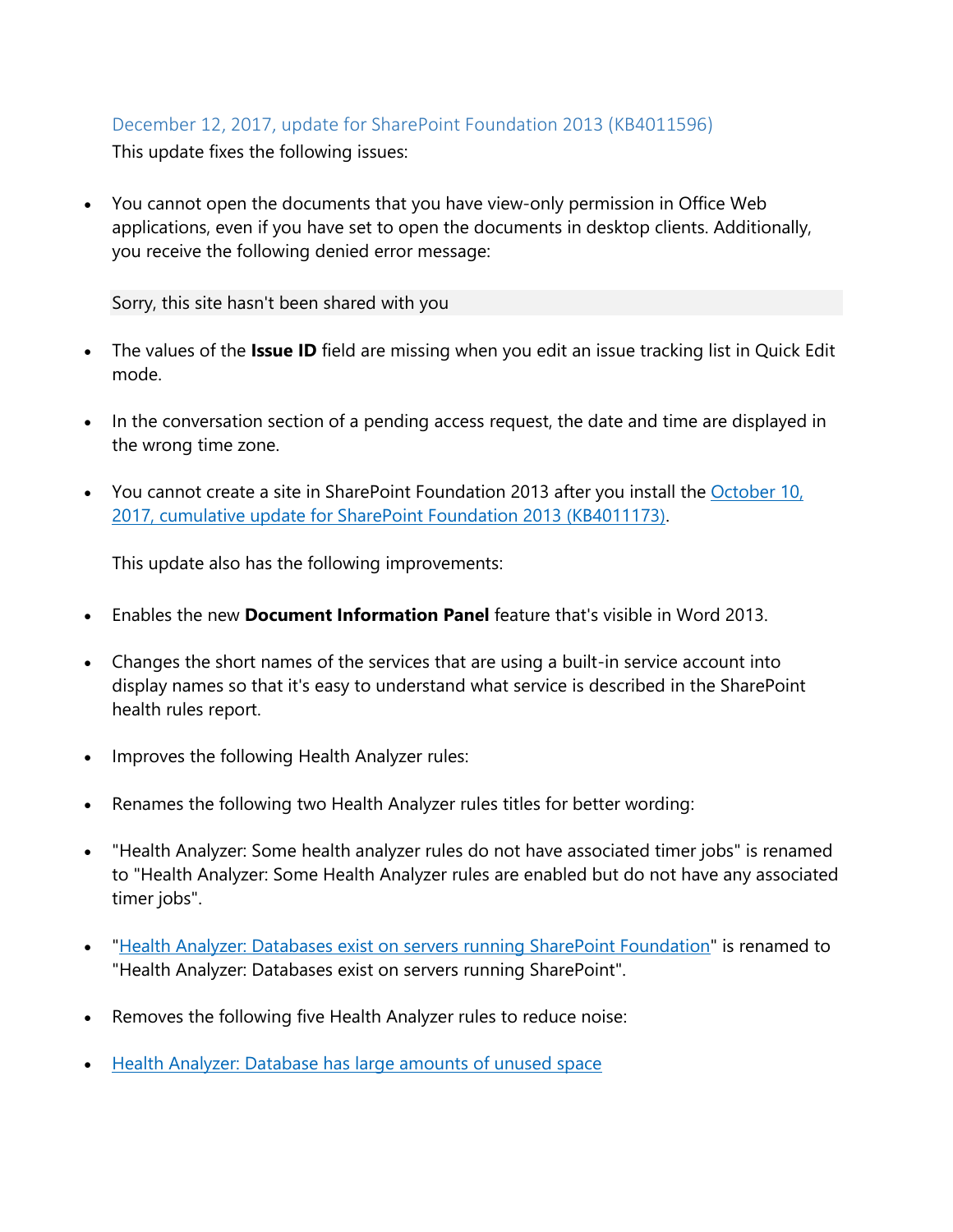- [Health Analyzer: Alternate access URLs have not been configured](https://technet.microsoft.com/en-us/library/hh397417(v=office.16).aspx)
- [Health Analyzer: People search relevance is not optimized when the Active Directory has](https://technet.microsoft.com/en-us/library/jj219685(v=office.16).aspx)  [errors in the manager reporting structure](https://technet.microsoft.com/en-us/library/jj219685(v=office.16).aspx)
- Health Analyzer: Search [One or more crawl databases may have fragmented indices](https://technet.microsoft.com/en-us/library/ff805060(v=office.16).aspx)
- Health Analyzer: Validate the My Site Host and individual My Sites are on a dedicated Web [application and separate URL domain](https://technet.microsoft.com/en-us/library/ff805086(v=office.16).aspx)
- Improves the SharePoint Health Analyzer algorithm that checks the free space in drives to handle large drives better. The algorithm will now report a warning if the free disk space is less than 10 GB, or report an error if the free disk space is less than 4 GB.

#### <span id="page-4-0"></span>Description of the security update for SharePoint Server 2016: December 12, 2017 (KB4011576)

This security update contains improvements and fixes for the following nonsecurity issues:

- Assume that you have an enterprise resource that is a part of a team assignment pool. When you go to the **Resource Center**, select the resource and then click the **Capacity Planning** button, the resource is not displayed, and in some cases you see the error "Sorry, something went wrong."
- When you set properties that are imported from Active Directory by using the user interface, certain unchecked containers other than organization unit (OU) scope are not respected.
- Consider the following scenario:
- A project manager publishes a task to a team member.
- The team member goes to their timesheet and enters actual work on the task.
- The timesheet is submitted and then approved.
- The project in which the task exists is deleted.
- The team member goes back to their timesheet.

In this situation, the task on which the actual work was submitted is no longer there.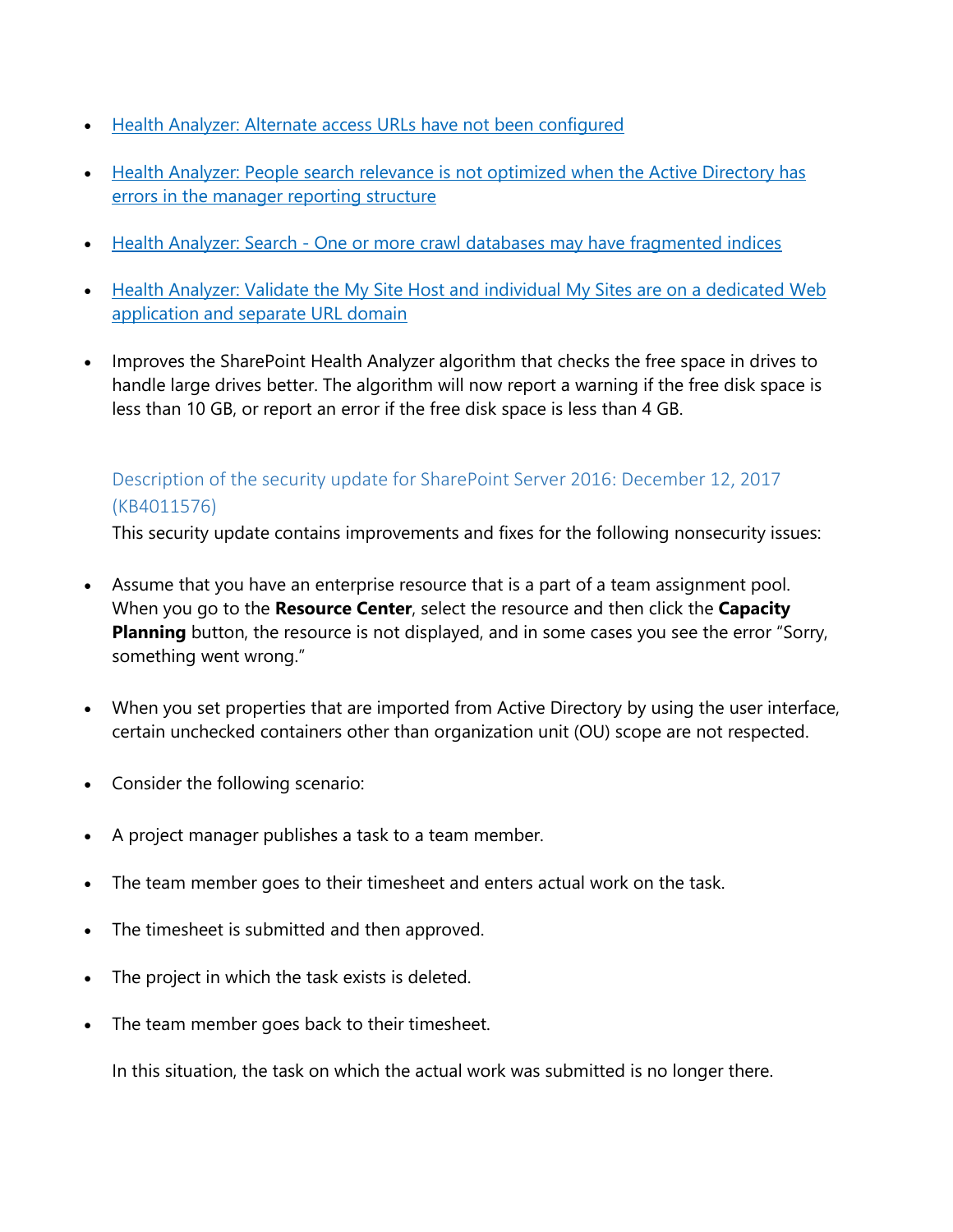- This update fixes an issue where the top report part of the **Search Reports** would count the same queries incorrectly with different casing. For example, "query", "QUERY", and "Query" were treated as unique query texts and counted accordingly. This fix lowercases the query text before calculating the counts.
- When you search Chinese-Simplified or Chinese-Traditional content in SharePoint 2016, you may not see the relevant results or the query keywords may not be highlighted in the results. This issue occurs because the search falls back to the English word breaker when the query is Chinese-Simplified or Chinese-Traditional based. This update resolves the issue so that the correct word breaker is selected.
- When you search for keywords that contain some specific Korean characters, the search fails because the token length is calculated incorrectly.
- When you delete a value from a custom field that's configured to display a graphical indicator, the record in the database is not deleted, but instead the value is set to *NULL*, and the indicator value is preserved in reporting.
- This update reduces the default version limit number for the default document library on new SharePoint 2016 team sites from 500 down to 10. This will make storage capacity planning easier.
- This update changes the short names of the services that are using a built-in service account to friendly display names so that it's easy to understand what service is described in the SharePoint health rules report.
- This update improves the Thai word breaker for complex compound words when you search in SharePoint.
- Translates some terms in multiple languages to make sure that the meaning is accurate.
- This update also has the following improvements:
- Improves the SharePoint Health Analyzer algorithm that checks the free space on drives to handle large drives better. The algorithm will now report a warning if the free disk space is less than 10 GB or report an error if the free disk space is less than 4 GB.
- Removes the following five health analyzer rules to reduce noise: